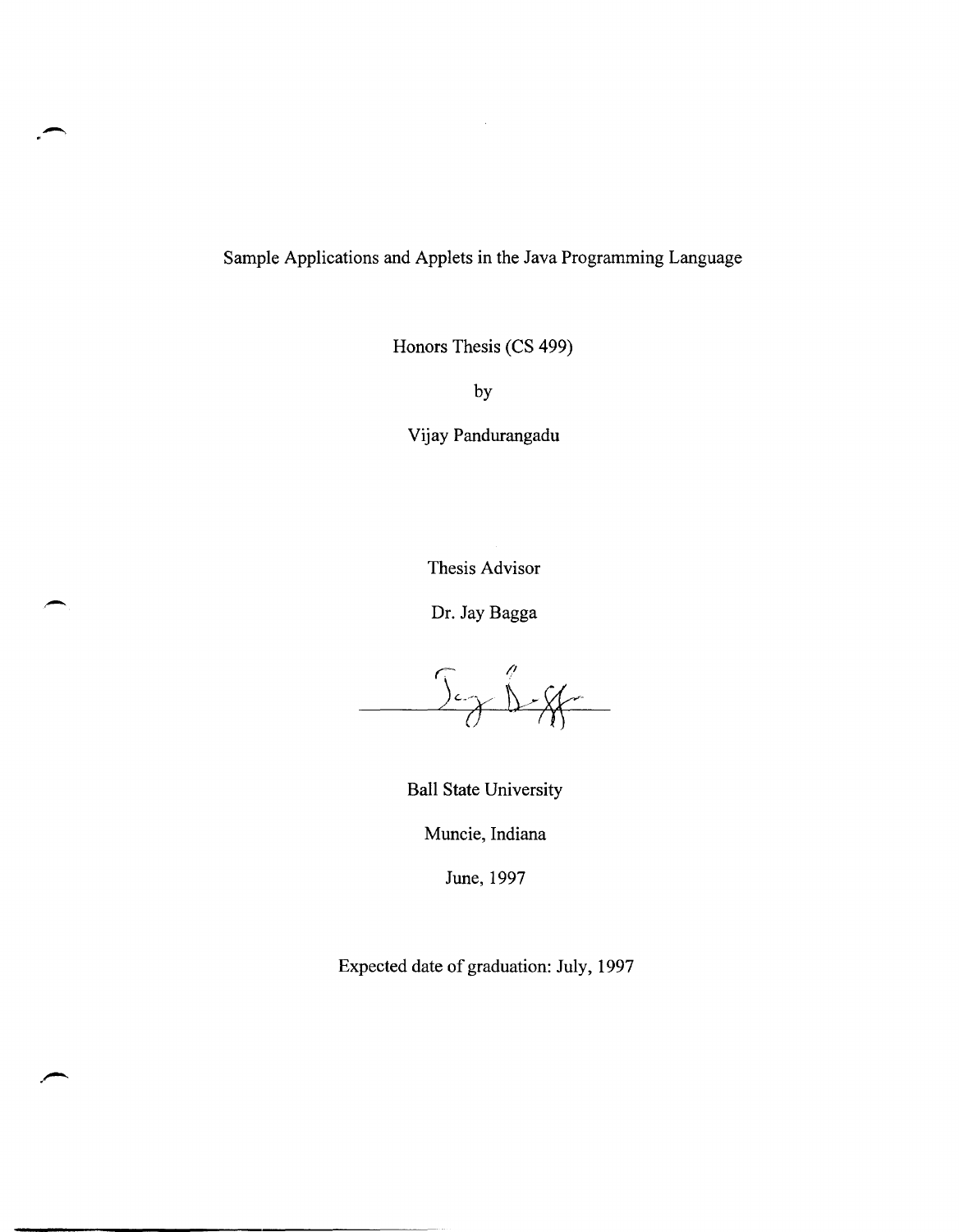Abstract

 ${\cal S}^{\ \star}_{\rho',\alpha}$  ; *,-I.* €.:,,'

 $\epsilon$  ,  $\mathcal{G}$ 

 $1.76$ 

The following programs are examples of the Java programming language. The first one labeled myFrame.java creates different geometric shapes. It demonstrates the use of built in graphics capabilities of Java. The second program named myCalc.java is an Java calculator applet. It contains all the basic functionality of a calculator as well as scientific functions. It shows how applets are created and how actions are handled in them. The third program named TowerHanoi.java graphically displays the solution for the Towers of Hanoi. This is also a demonstration of the built in graphic capabilities. It provides a graphical interface that allows users to choose the number of disks, select the speed at which the disks move, and allow them to pause the movement and to reset it.

The first and third programs are application in the Java language. They will run on a machine that has a Java compiler and is capable of supporting graphics. The second program is an applet. Applets are different from applications in that they are developed to be used on the Internet. They can be run on any browser that supports Java.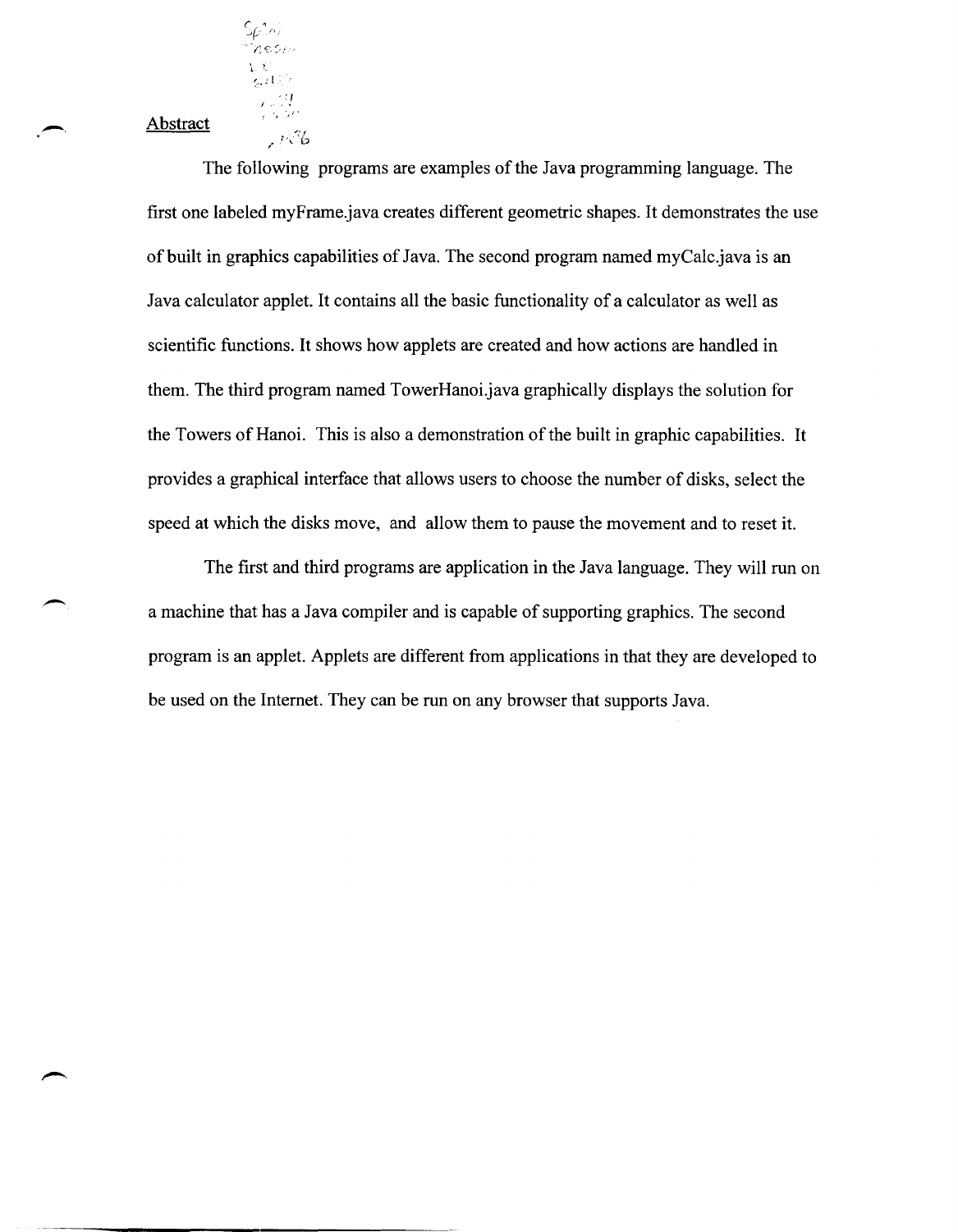Program 1

Graphics application

 $\sim 10^{-10}$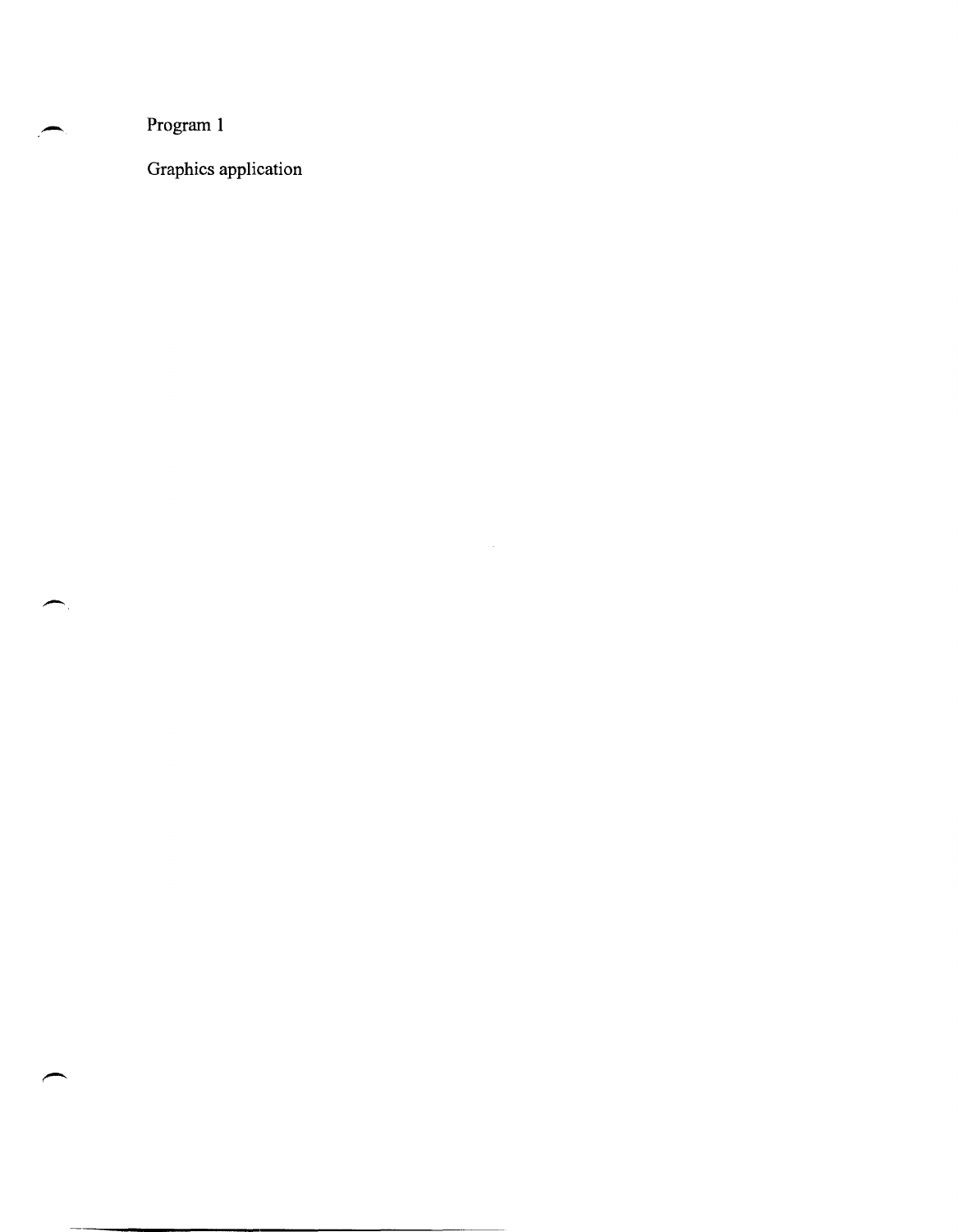```
/***************************************************
```
myFrame.java

-

 $\overline{\phantom{a}}$ 

Extends Thread and creates objects of Tower that draw the towers on the canvas

```
***************************************************/ 
import java.awt. *; 
import java.lang.Math; 
class myFrame extends Frame 
{ 
        public int[] Xarray = new int[10];
         public int[] Yarray = new int[10];
         public int[] CalArray = new int[10];
         public int i; 
         public int Xdis = 0;
         public int displacement; 
         public int select; 
         public int ArcAngle; 
         mysort mySort = new mysort();
         public static void main(String[] args) 
         { 
         } 
                  Frame f = new myFrame();
                  f.resize( 600,400); 
                  f.setBackground(Color.darkGray); 
                  f.setLayout(new FlowLayout()); 
                  Button button l = new Button("Arc");Button button2 = new Button("Rectangle"); 
                  Button button3 = new Button("Circle"); 
                  Button button4 = new Button("Exit");f.add(button1);
                  f.add(button2); 
                  f.add(button3);
                  f.add(button4);
                  f.show();
         public boolean handleEvent(Event e) 
         { 
         } 
                  if(e.id == Event.WNIDOW DESTROY)System.exit(O); 
                  return super.handleEvent(e); 
         public void paint(Graphics g) 
         { 
                  if(select == 1){ 
                   displacement = 50; 
                   for(i=0; i<4; i++)
                  {
```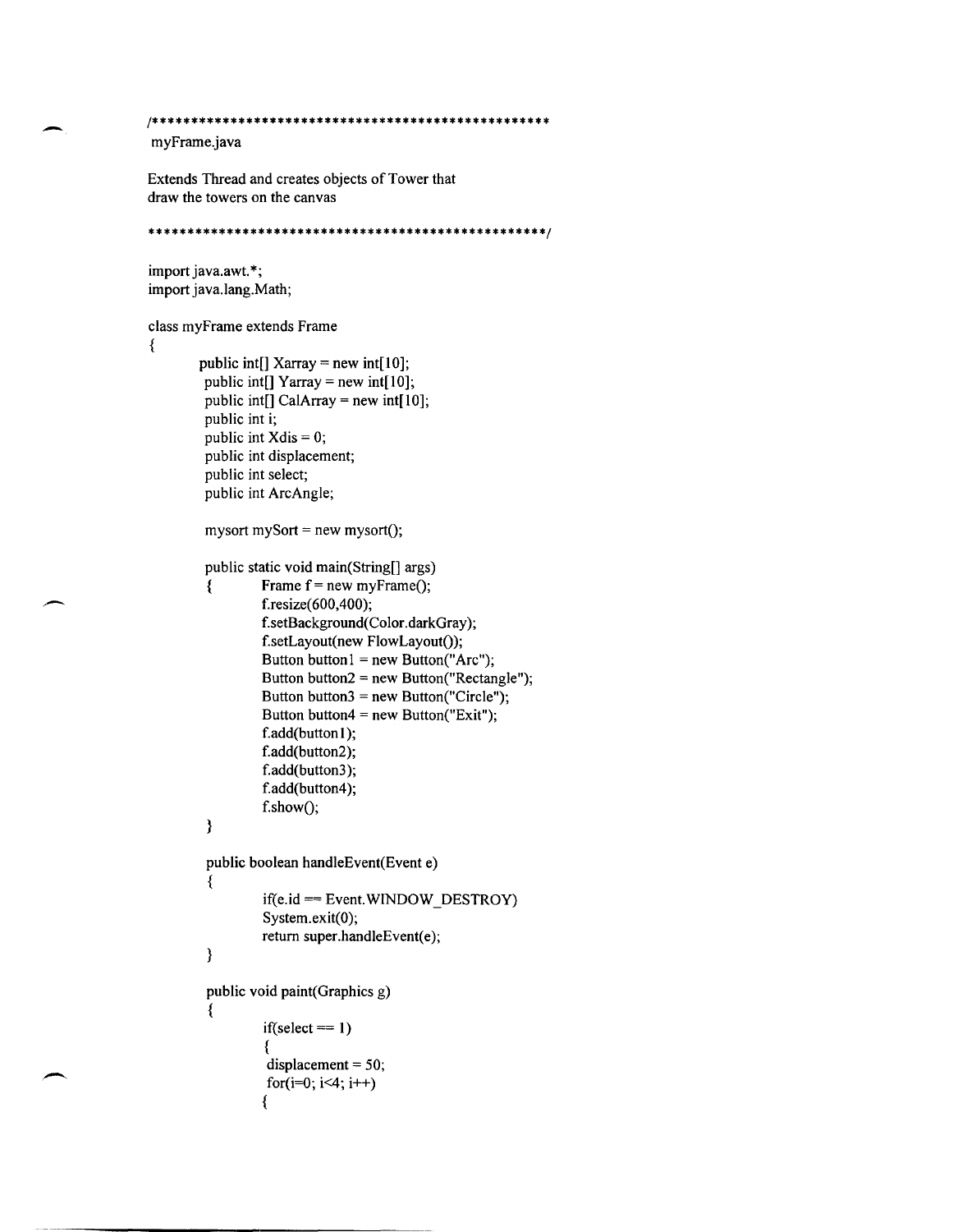```
int ArcAngle = (int) (java.lang.Math.random()*200);
            int Xdis = 100 ;
            CaIArray[i] = ArcAngle; 
            System.out.println(" The angle of arc "+ i + "is " + CalArray[i]);
   \}mySort.sort(Xarray , Yarray , CaIArray); 
   for(i=0; i<4; i++)
   { 
            int rval = (int) (java.lang.Math.random()*100);
            int gval = (int) (java.lang.Math.random()*100);
            int bval = (int) (java.lang.Math.random()*100);
            displacement += 100;g.setColor(new Color(rval,gval,rval * 2));
            g.fillArc(Xdis+displacement,250,100,100,0,CalArray[i]);
    } 
    } 
    if(select == 2){ 
        displacement = 20;
        for(i=0;i<4;i++)
        { 
             int length = (int) (java.lang.Math.random()*100);
             int height = (int) (java.lang.Math.random()*100);
             int Rarea = length * height;
             Xarray[i] = length;Yarray[i] = height;CaIArray[i] = Rarea; 
             System.out.println("The area of rectangle "+ i + "is " + CalArray[i]);
        } 
        mySort.sort(Xarray , Yarray , CaIArray); 
         for(i=0; i<4; i++)
        { 
             displacement += 100; 
             g.setColor(new Color(CalArray[i] * 1, CalArray[i] * 2, CalArray[i + 1] * 3));
           g.fillRect(150 + displacement,100 + displacement,Xarray[i],Yarray[i]);
         } 
} 
if(select == 3){ 
      for(i=0; i<4; i++){ 
             int height = (int) (java.lang.Math.random()*100);
             int Carea = (int) 3.1415 * height * height;
             Yarray[i] = height; 
             CalArray[i] = Carea;System.out.println("The area of circle "+ i + "is " + CalArray[i]);
      } 
      mySort.sort(Xarray, Yarray , CaIArray); 
      for(i=0; i<4; i++)
```
,-

-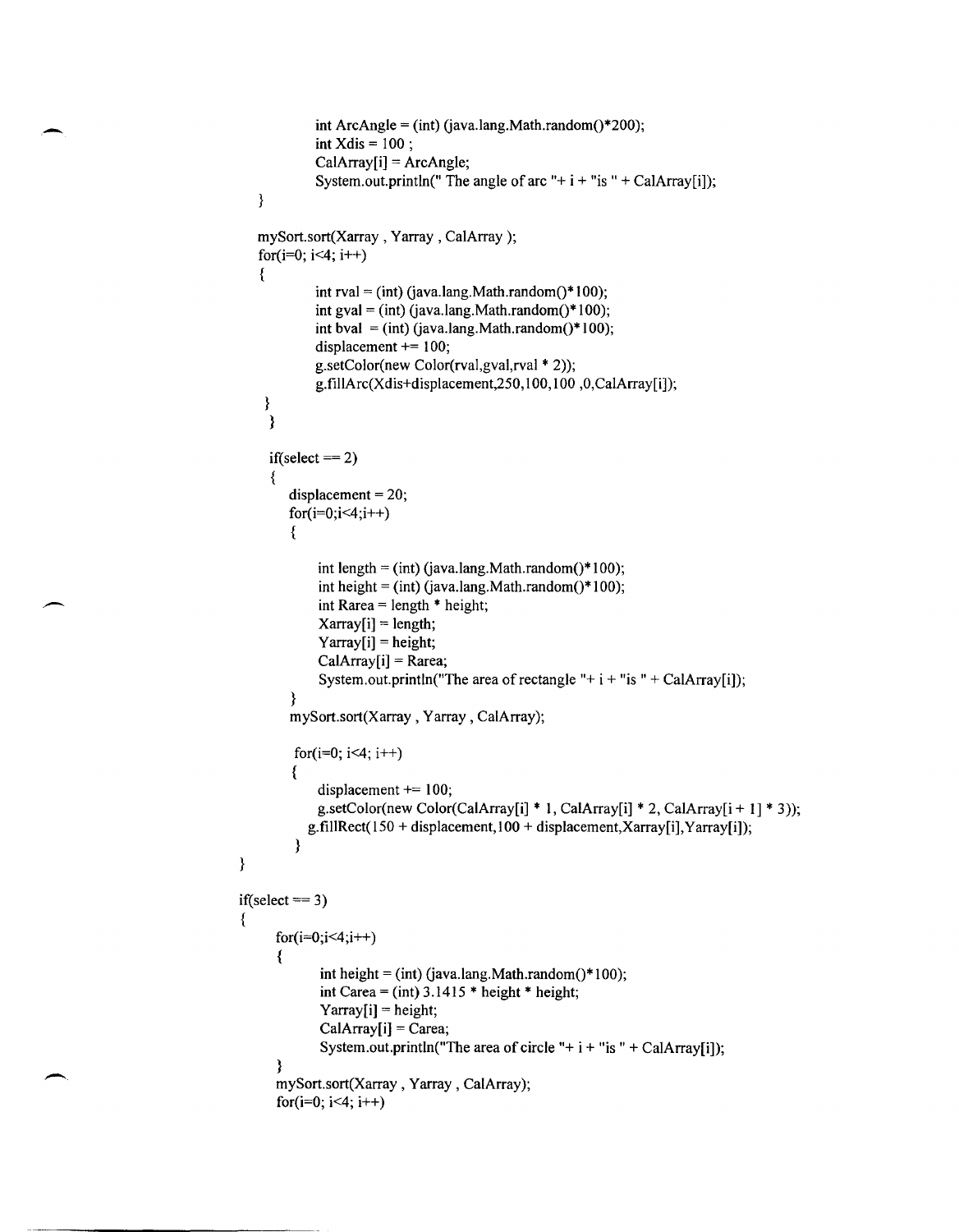```
} 
} 
           { 
           } 
            g.setColor(new Color( CalArray[i] * 1, CalArray[i] * 2, CalArray[i + 1] * 3));
           g.fillOval(200 - Yarray[i] /2,200 - Yarray[i] /2,Yarray[i],Yarray[i]); 
public boolean action(Event e, Object arg) 
{ 
} 
     if(arg.equals("Arc"))
         { 
         } 
                  setBackground(Color.darkGray); 
                  select = 1;
                  repaint();
 if(arg.equals("Rectangle"))
         { 
                  setBackground(Color.darkGray); 
                  select = 2;
                  repaint();
         } 
         if(arg.equals("Circle"))
          { 
          } 
                   setBackground(Color.darkGray);
                   select = 3;
                   repaint();
         if(arg.equals("Exit"))
                   System.exit(O); 
         return true;
```
}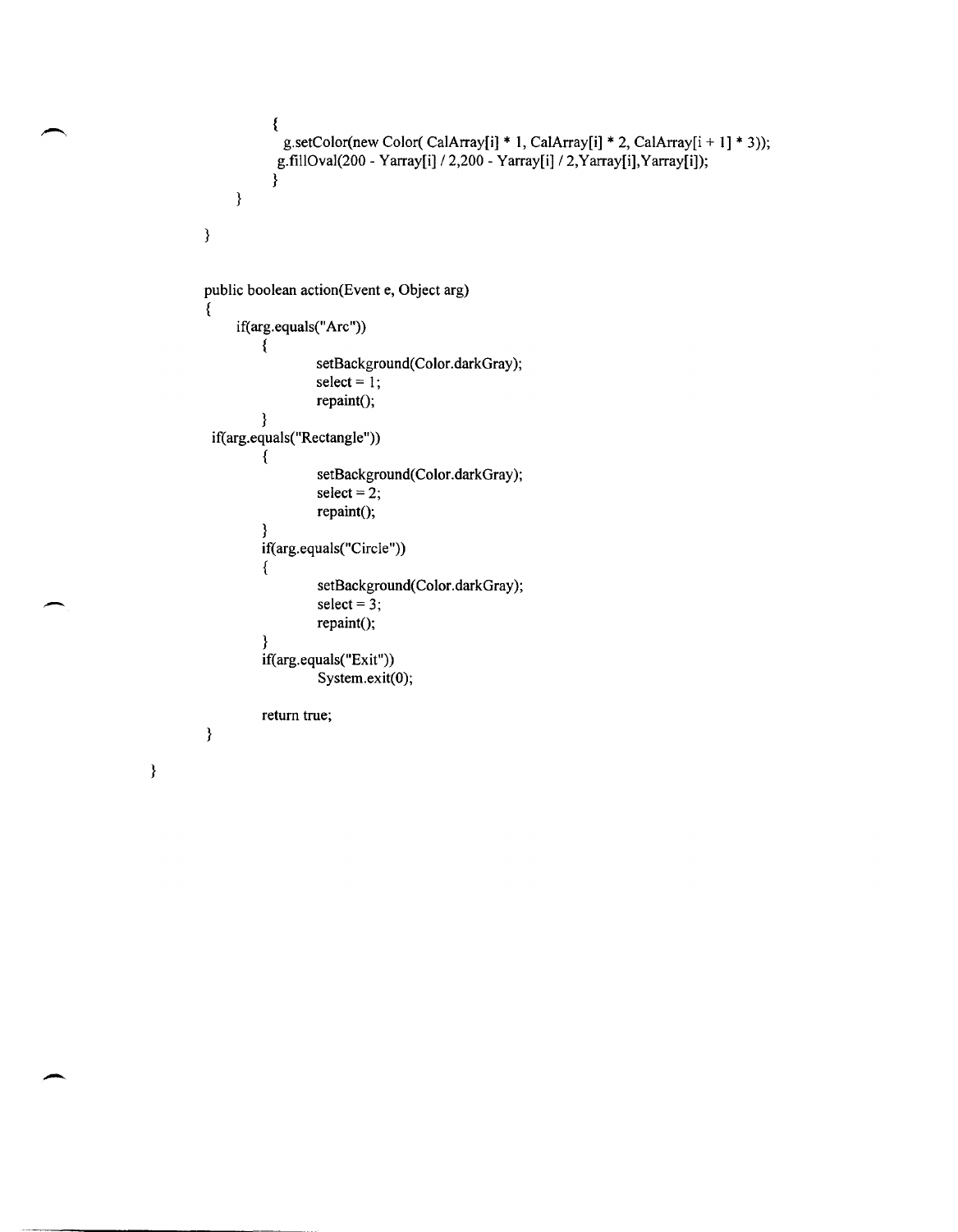Program 2

--

щ ٠.

Calculator applet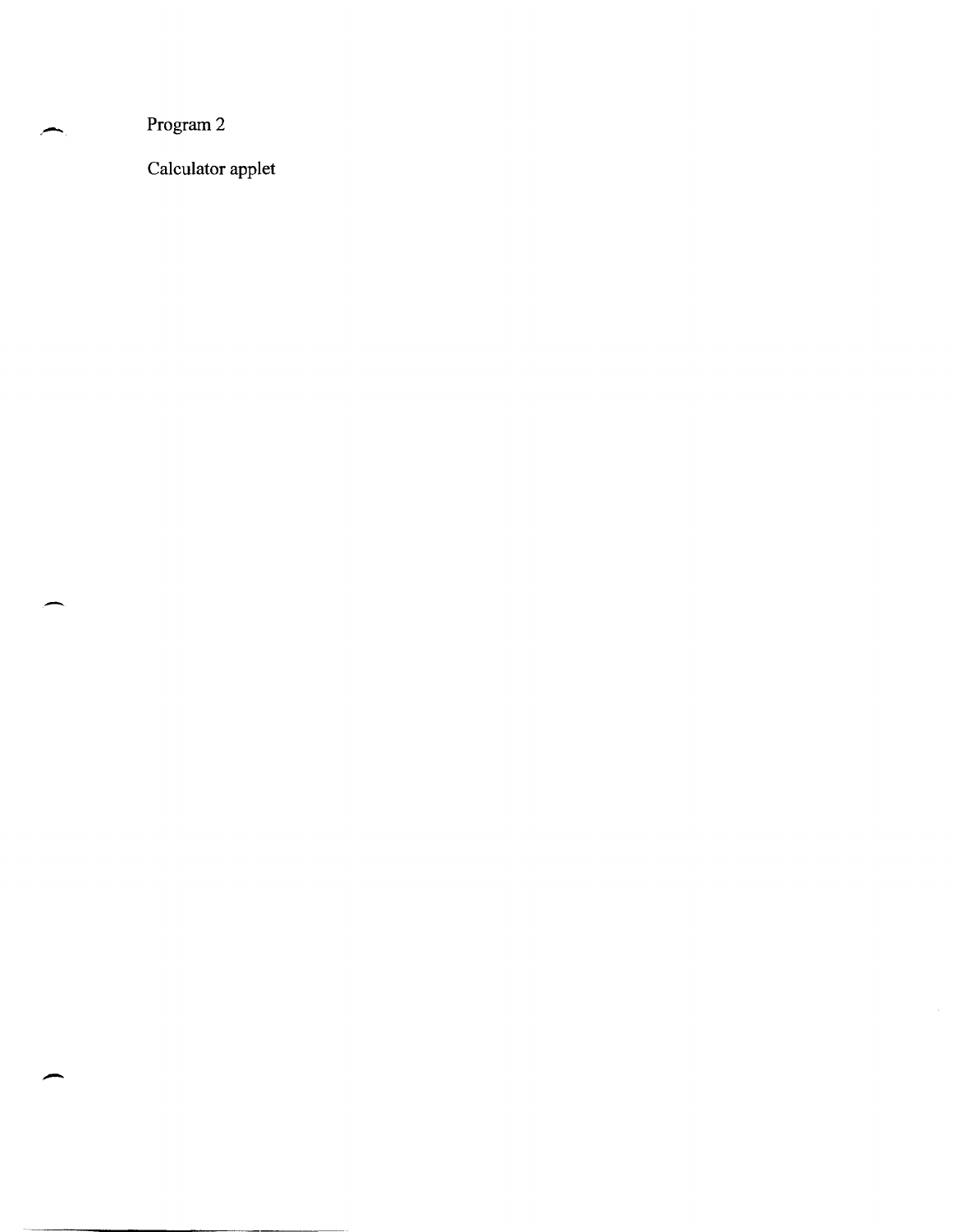```
/*************************************************** 
Mysort.java 
This class sorts the array according to the CalArray 
***************************************************/ 
import java.awt. *; 
import java.lang.Math; 
public class mysort { 
         public void sort(int[] Xarray , int[] Yarray , int[] CalArray) 
         { 
                  int i j; 
                  int temp; 
                  for(i=0;i<4;i++)
                  { 
                           for(j=i+1 ; j<4 ; j++){ 
                                    if(CaIArray[i] > CaIArray[j]) 
                                    { 
                                             temp = CalArray[j];CalArray[j] = CaIArray[i]; 
                                             CalArray[i] = temp;temp=Xarray[j]; 
                                             Xarray[j] = Xarray[i]; 
                                             Xarray[i] = temp; 
                                             temp=Yarray[j]; 
                                             Yarray[j] = Yarray[i];Yarrow[i] = temp;\mathcal{E}} 
                  \}}
```
,-

-

}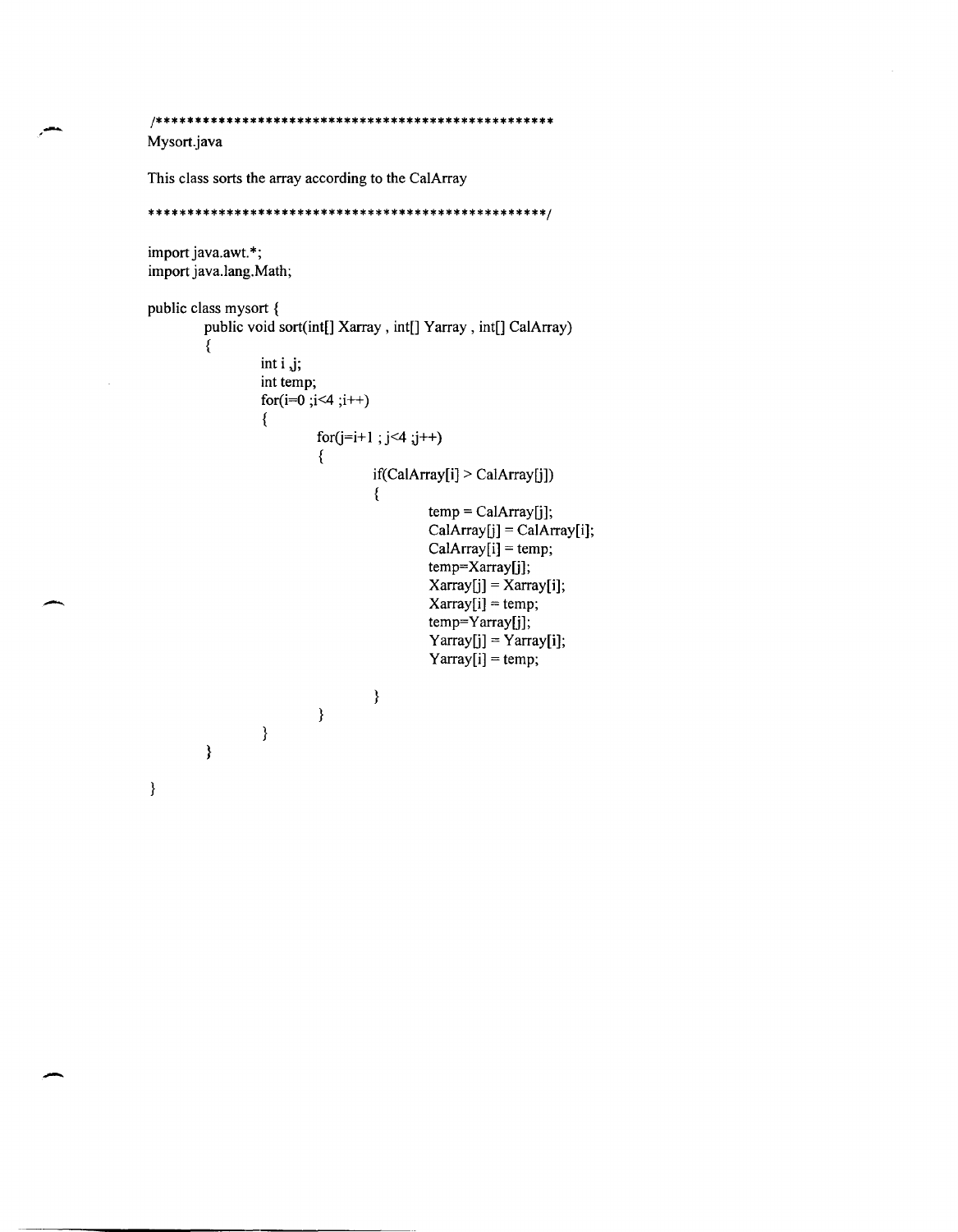```
1*************************************************** 
MyCalc.java 
This program creates an calculator applet. 
***************************************************1 
import java.awt. *; 
import java.applet. *; 
import java.lang. *; 
public class MyCalc extends Applet 
\{ public void init()
     \overline{\mathcal{S}} setLayout(new BorderLayout());
     } 
          display = new TextField("O"); 
          display.setEditable(false);
                  display.setForeground(Color.red);
                  display I = new TextField("0", 10);
                  display 1.setEditable(false);
                  displayl.setForeground(Color.red); 
          add("North", display); 
                  add("South", display 1); 
          Panel p = new Panel();
          p.setLayout(new GridLayout(7, 4));
         p.add(new Button("Clr"));
             p.add(new Button("M<sup>+</sup>");p.add(new Button("M-"));
                  p.add(new Button("RM"));
                  p.add(new Button("CM"));
          p.add(new Button("INV"));
          p.add(new Button("SIN"));
          p.add(new Button("COS"));
          p.add(new Button("TAN"));
          p.add(new Button("Ln"));
                  for(int i = 9; i > = 0; i--)
                  p.add(new Button(String.valueOf(i)));
          p.add(new Button("."));
          p.add(new Button("+");
          p.add(new Button("-"));
          p.add(new Button("*"));
          p.add(new Button("/"));
                  p.add(new Button("+/-"));
          p.add(new Button("="));
                  add("Center", p); 
     public boolean handleEvent (Event evt) 
     {\bf i} if (evt.id == Event. WINDOW_DESTROY) System.exit(0);
          return super.handleEvent(evt);
     }
```
-

public boolean action(Event evt, Object arg)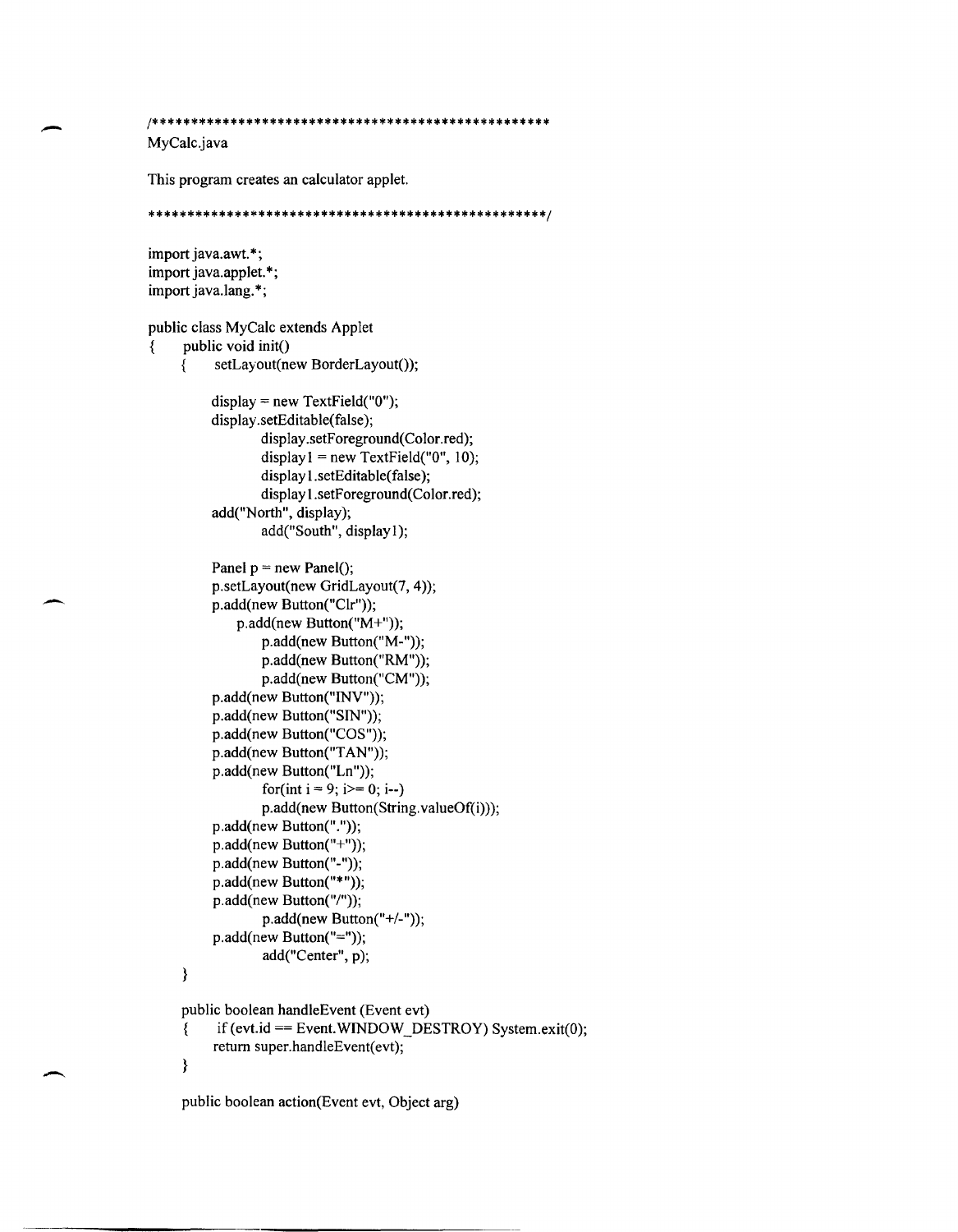```
{ if (arg instance of String)
 \{ String s = (String) arg;
   char ch = s.charAt(0);
   //Double dd = new java.lang.Double(display.getText());String x = display.getText();
   if(s.equals("Clr") ) 
      display.setText("O"); 
    else if(s.equals("M+")) 
    { Double dd = new java.lang.Double(x);mem += dd.doubleValue();
       display l.setText(" " + mem);start = false;
               function = true;
    } 
    else if(s.equals("M-")) 
    { Double dd = new java.lang.Double(x);
       mem = dd.doubleValue();
       display 1.setText(" "+mem); 
       start = false;
               function = true;} 
    else if(s.equals("RM")) 
    { display1.setText(" " + mem);
                display.setText(" " + mem);
        start = false;
                function = true; 
    } 
    else if(s.equals("CM")) 
    { {men} = 0.0;display1.setText(" 0");
       start = false;
               function = true; 
    } 
    else if (0' \leq ch \&\& ch \leq 9' || (ch == \&\& (lperiodUsed))){ 
    } 
      if (ch == \prime!) periodUsed = true;
              if(function) 
              { start = true; function = false; }
      if(start) display.setText(s); 
      else display.setText(display.getText() + s);
      start = false;else if(s.equals("INV")) 
                        inverse = true; 
        else if(s.equals("SIN") ||
```
--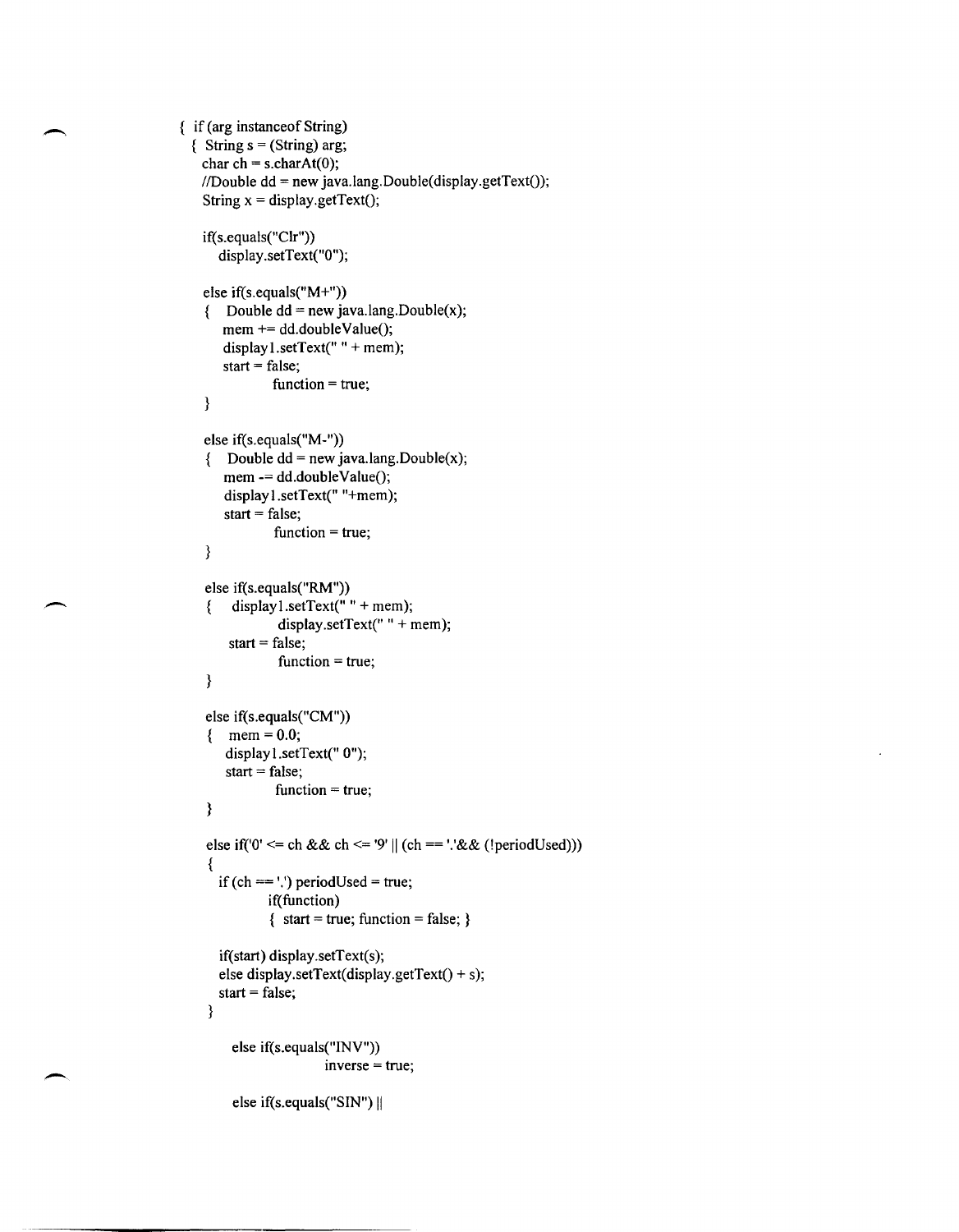```
s.equals("TAN") ||
                    s.equals("COS") ||
                        s. equals("Ln"){ Double d = new java.lang.Double(display.getText());if(inverse)
             { op = "I" + s;inverse = false; 
             } 
             else 
                op = s;
             calculateTrig(d.doubleValue());
     op = "=";
             start = false;
             function = true;} 
   else if(s.equals("+/-"))
       \{ String MyString = display.getText();
             Double D = new Double(MyString);double d = D.doubleValue() * -1;
             display.setText(" " + d);
     op = "="':start = false;} 
   else 
   { if(start) 
       op =s;else 
              { Double d = new java.lang.Double(display.getText());calculate(d.doubleValue());
                op = s;
            start = true;
              } 
        \}\}else return super.action(evt, arg); 
  return true; 
public void calculate(double n) 
{ if (op.equals("+")) arg += n;
   else if(op.equals("-")) arg = n;
   else if(op.equals("*")) arg *= n;
   else if(op.equals("/")) arg /= n;
   else if(op.equals("%")) arg %= n;
   else if(op.equals("=")) arg = n;
   display.setText(" " + arg); }
```
 $\overline{\phantom{0}}$ 

 $\overline{\phantom{0}}$ 

}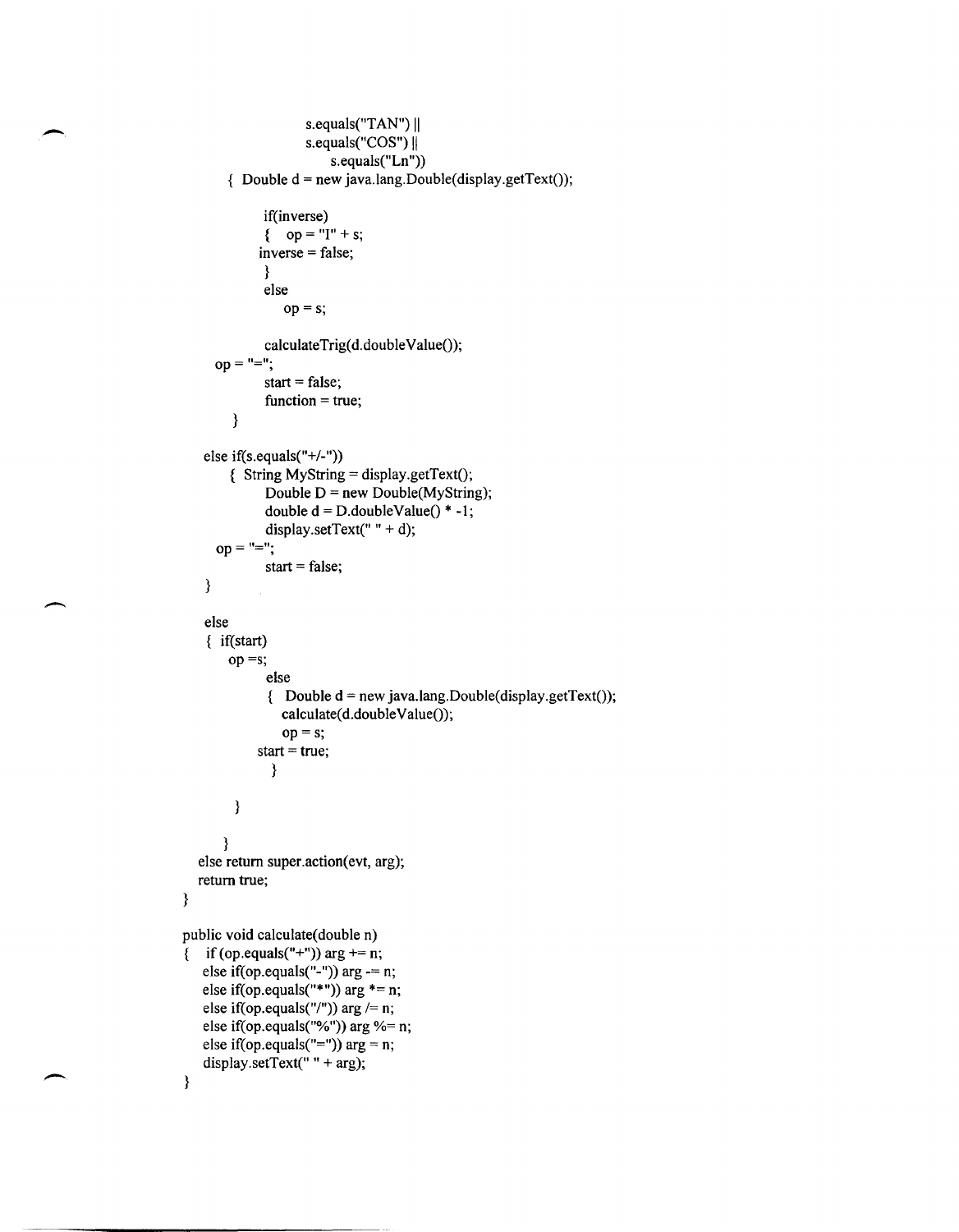```
public void caJculateTrig(double n)
```

```
{ if(op.equals("SIN")) arg = java.lang.Math.sin(n); 
   else if(op.equals("TAN")) arg = java.lang.Math.tan(n); 
   else if(op.equals("COS")) arg = java.lang.Math.cos(n); 
    else if(op.equals("Ln")) arg = java.lang.Math.log(n); 
    else if(op.equals("ISIN")) arg = 1/java.lang.Math.sin(n);
   else if(op.equals("ITAN")) arg = 1/java.lang.Math.tan(n);else if(op.equals("ICOS")) arg = l/java.lang.Math.cos(n); 
display.setText(" " + arg);
}
```

```
boolean periodUsed = false; 
    boolean inverse = false; 
    boolean function = false; 
private double mem = 0;
    private TextField display 1; 
private TextField display; 
private double arg = 0; 
private String op = "=";
private boolean start = true;
```

```
}
```
 $\overline{\phantom{0}}$ 

-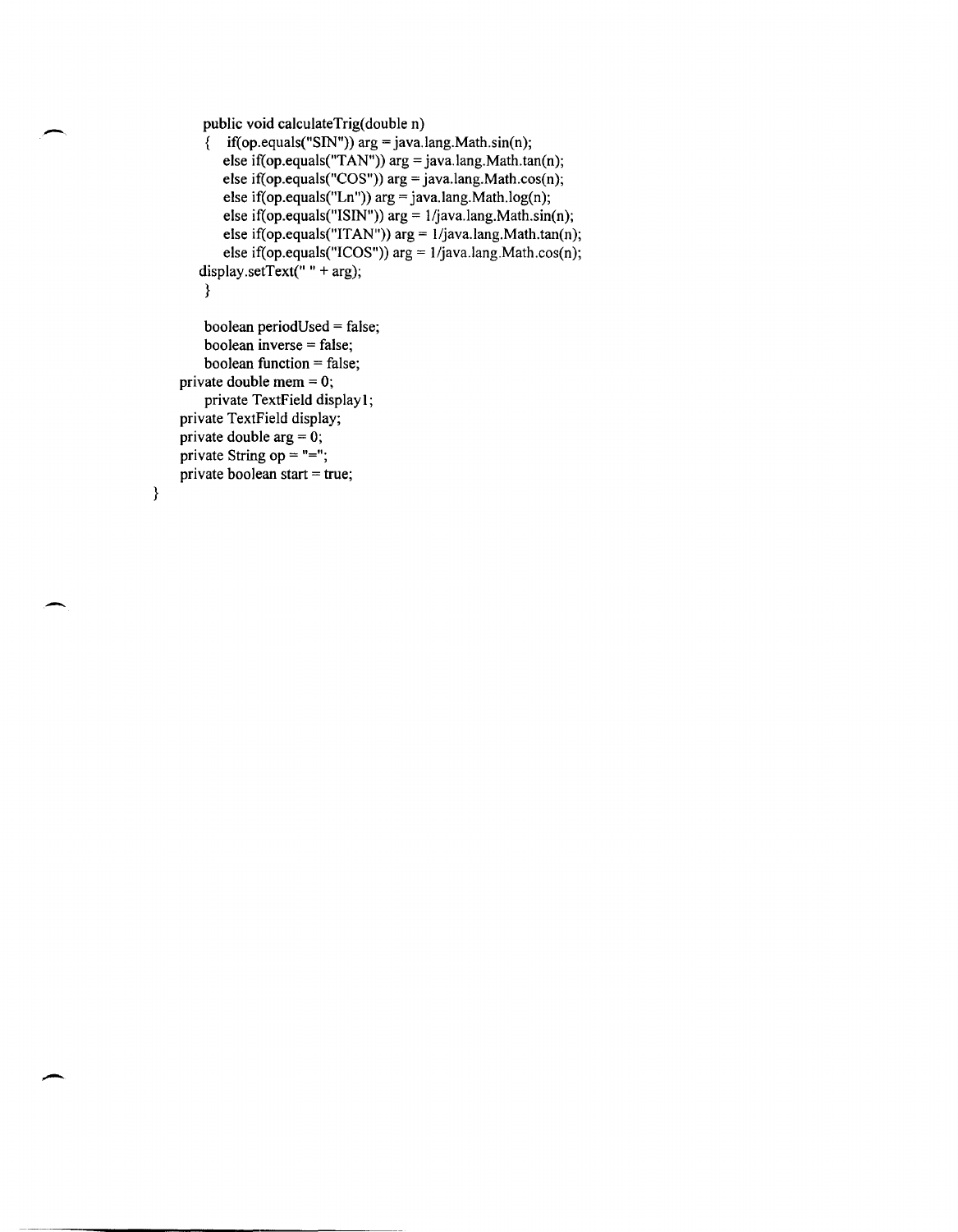Program 3

 $\overline{\phantom{a}}$ 

Towers of Hanoi application

 $\hat{\mathcal{A}}$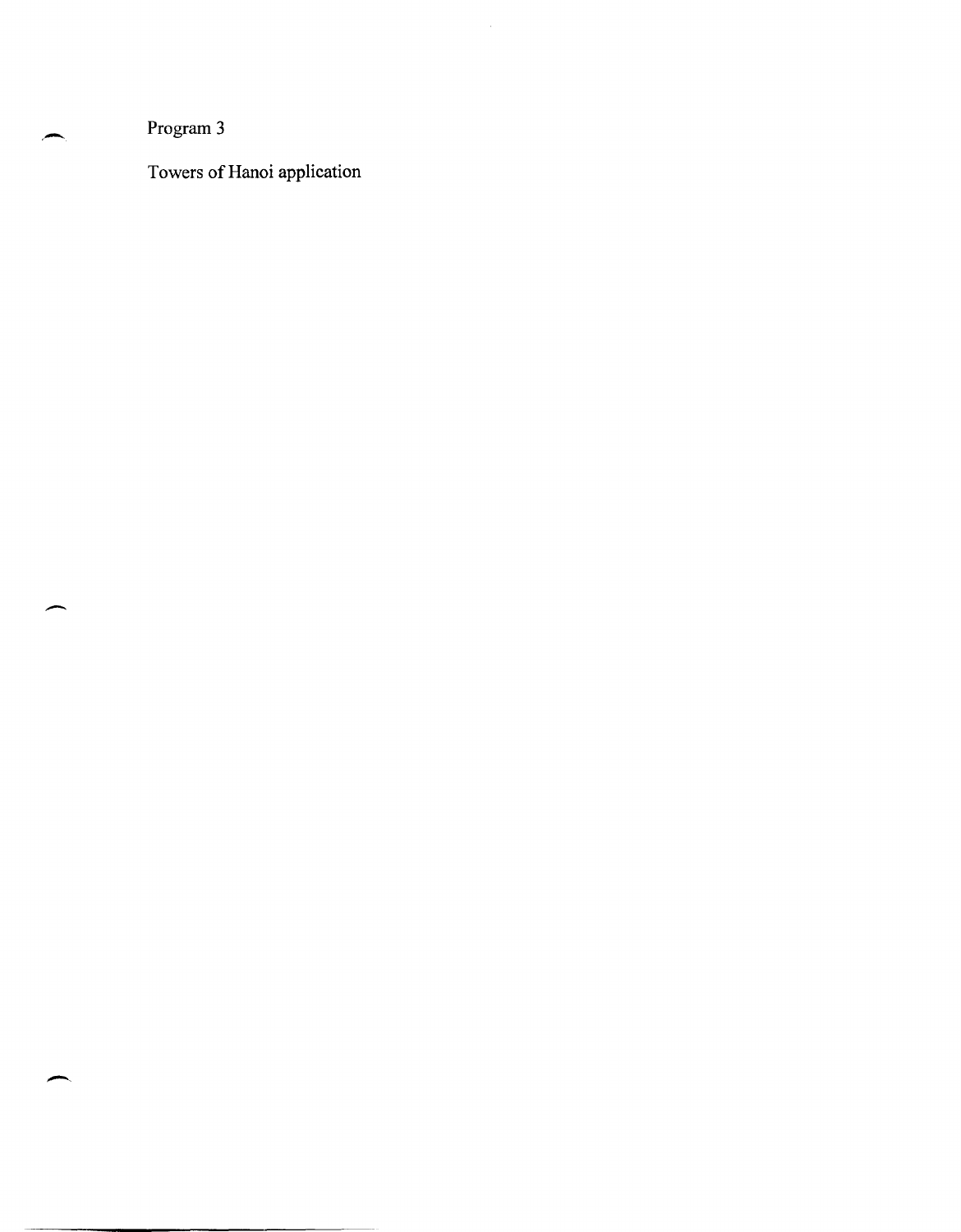*1\*\*\*\*\*\*\*\*\*\*\*\*\*\*\*\*\*\*\*\*\*\*\*\*\*\*\*\*\*\*\*\*\*\*\*\*\*\*\*\*\*\*\*\*\*\*\*\*\*\*\*\*\**\*\*\*\*\*\*\*\* TowerHanoi.java

Implements the Towers of Hanoi with multiple threads in Java. This class has buttons and scroll bar for control.

\*\*\*\*\*\*\*\*\*\*\*\*\*\*\*\*\*\*\*\*\*\*\*\*\*\*\*\*\*\*\*\*\*\*\*\*\*\*\*\*\*\*\*\*\*\*\*\*\*\*\*\*\*\**\*\*\*\*\*\*\*\*\*1* 

import java.awt. \*; import RRTower; // RRTower extends Thread import Tower; //Tower is the calculation

class TowerHanoi extends Frame {

RRTower rRTower;

//Different Flags  $I$ rivate boolean inAnApplet = false; private boolean running  $=$  false; //flag to check if running private boolean paused = true;  $//flag$  to check if pused  $I$ private boolean autoPlayMode = true; private boolean ssstop = false;  $//flag$  to check if stopped

public int noOfDisc = 1; //defalut is 1 public int noOfMoves  $= 0$ ; public int sleepness =  $5$ ; //default sleep time

public Choice c; public Scrollbar sbar; //speed control public Canvas canvas;  $\frac{1}{\sqrt{2}}$  //contains the image of towers public static TextField display2; //contains the counter

//Different Buttons private Button Start ; private Button Stop; private Button Pause; private Button Quit;

//Constructors TowerHanoi() { super("Tower of Hanoi"); this.noOfDisc =  $1$ ; setFundamental();

## }

---

```
TowerHanoi (int arg) { 
        super("Tower of Hanoi"); 
        this.noOfDisc = arg;setFundamental();
\}
```
//Creates panels containg functionality associated with //the towers. public void setFundamental() {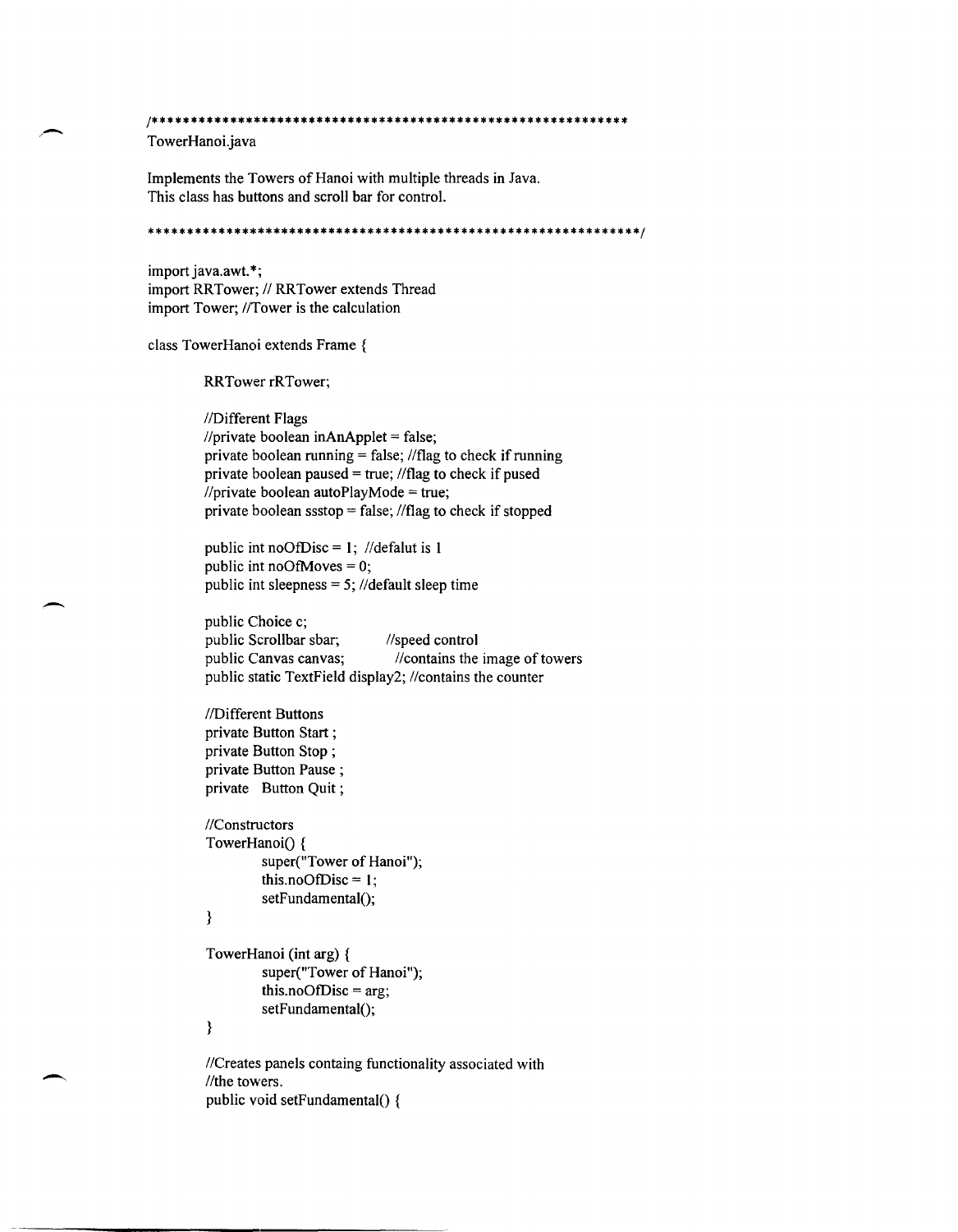```
Panel canPanel = new Panel();
Panel p = new Panel();
Panel p1 = new Panel();
{ 
 } 
         setLayout(new BorderLayout()); 
         p1.add(new Label("# of Disc:",Label.RIGHT));
         c = new Choice();c.addItem("1");
            c.addltem("2"); 
            c.addltem("3"); 
            c.addJtem("4"); 
            c.addJtem("5"); 
            c.addltem("6"); 
            c.addltem("7"); 
            c.addltem("8"); 
            c.addItem("9"); 
            c.addItem("10");
            c.addItem("11");
            c.addItem(" 12"); 
            c.addItem(" 13 "); 
            c.addItem("14");
            c.addItem("15");
         pl.add(c); 
         Start = new Button("Start"); 
         Start.setForeground(Color. blue); 
         p l.add(Start); 
         Stop = new Button("Stop"); 
         Stop.setForeground(Color.blue); 
         p l.add(Stop); 
         Pause = new Button("Pause"); 
         Pause.setForeground(Color.blue);
         p l.add(Pause); 
         Quit = new Button("Quit"); 
         Quit.setForeground(Color.red); 
         p l.add(Quit); 
         p1.add(new Label("Num of Moves so far:",Label.RIGHT));
         display2 = new TextField("0", 4);display2 .setEditable(false); 
         p1.add(display2);
 Panel p2 = new Panel();
 { 
         setLayout(new BorderLayout()); 
         p2.add(new Button("Manual"));
          p2.add(new Label("fast",Label.RIGHT));
          sbar = new Scrollbar(Scrollbar.HORIZONTAL, 
                  Thread.NORM_PRIORITY,5,
                  Thread.MIN_PRIORITY,Thread.MAX_PRIORITY);
```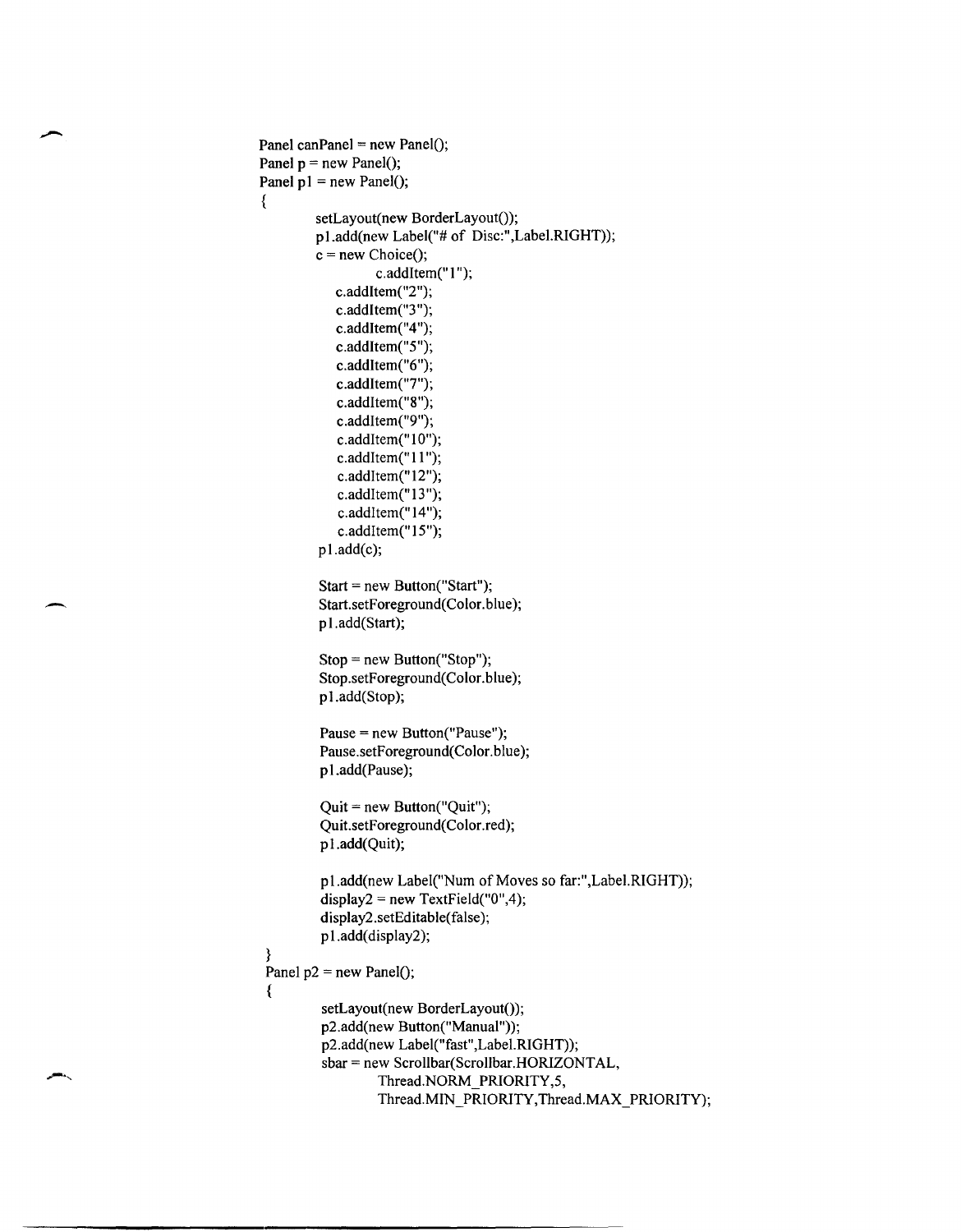```
p2.add(sbar); 
                 p2.add(new Label("slow",Label.LEFT));
                 p2.add(new Button("Auto"));
         } 
         p.setLayout(new GridLayout(2,1,0,0));
        p.add(pl); 
        p.add(p2); 
         add("South", p);
         canvas = new Canvas();
         canvas.setBackground(Color.black); 
         add("Center", canvas);
         rRTower = new RRTower(canvas, noOtDisc, sleepness, display2); 
         //rRTower.setPriority(Thread.NORM_PRIORITY - 2);
} 
//Handels events
public boolean handleEvent (Event event){ 
         if (event.id == Event.WINDOW_DESTROY) {
                  \frac{1}{i} (inAnApplet)
             11 dispose();
                  System.exit(O); 
         } 
         if (event. target instanceof Scrollbar) { 
                  if (running) suspend();
                  \mathcal{U}\text{stop}();
                  sleepness = sbar.getValue();
                  System.out.println("you scrolled to:"+sleepness);
                  rRTower.setSleepness(sleepness); 
                  //rRTower.setPriority(Thread.NORM_PRIORITY);
                  resume;
          } 
         if(ssstop) { 
                  stop();
                  System.out.println("you tried to stop");
         } 
         return super.handleEvent(event);
} 
// Handels actions on the buttons
public boolean action(Event event, Object arg) { 
         \frac{1}{2} The number of rings
         if (event.target instanceof Choice) { 
                  if (running) stop();
                  noOfDisc = c.getSelectedIndex() + 1;rRTower.setMaxHeight(noOtDisc ); 
                  System.out.println("you chose:"+noOfDisc);
                  //rRTower.setPriority(Thread.NORM_PRIORITY);
                  start();
                   running = true; 
          €
```
 $//$  The start button

-

-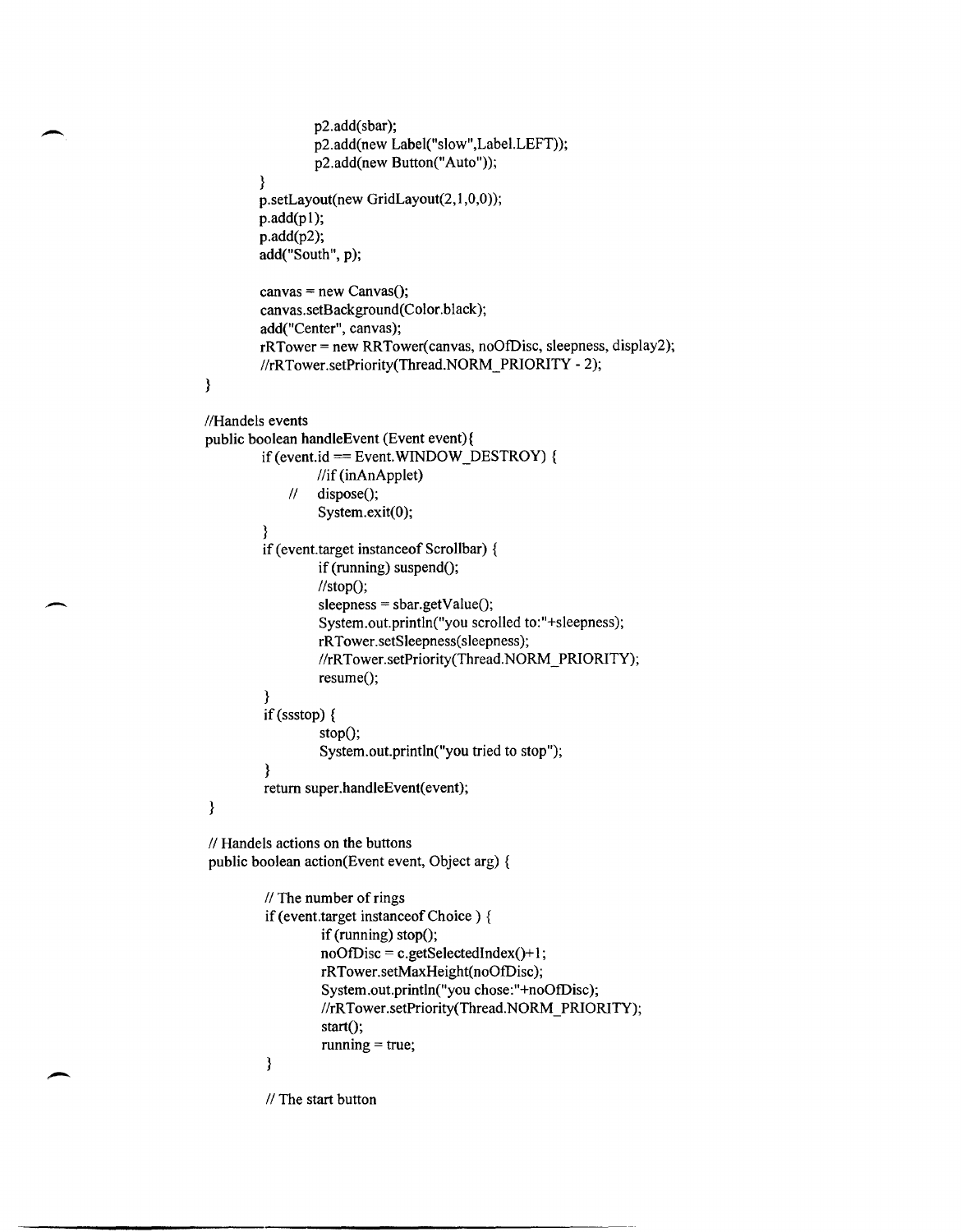```
else if (event.target instanceof Button &&
                                     ((String)arg).equals("Start")} {
                   System.out.println("you tried to start"); 
                  if (running) stop();
                   start();
                  running = true;\mathcal{E}II The equals button
         else if (event. target instanceof Button && 
                                     ((String)arg).equals("Stop")) {
                   System.out.println("you tried to stop"); 
                   //rRTower.setPriority(Thread.MIN_PRIORITY);
                   s_{\text{sstop}} = \text{true};if (running) stop();
                   s_{sstop} = false;} 
         // The pause button
         else if (event.target instanceof Button &&
                            ((String)arg).equals("Pause")) {
                   System.out.println("you tried to pause"); 
                   if (running & \& !paused) suspend();
         } 
         II The resume button
         else if (event.target instanceof Button &&
                            ((String)arg).equals("Resume") {
                   System.out.println("you tried to Resume"); 
                   if (paused) resume();
         } 
         II The quit button
         else if (event.target instanceof Button &&
                            (\arg_{\text{equals}}("Quit"))) {
                   //if (inAnApplet)
                   11 dispose();
                   System.exit(O); 
         } 
         else { 
                   return super.action(event, arg);
         } 
         return true; 
I/Functions associated with the buttons 
public void start(){
```

```
Pause.setLabel("Pause"); 
paused = false;running = true;dispiay2.setText("O"); 
rRTower.start();
```

```
}
```
}

-

-

 $\overline{\phantom{a}}$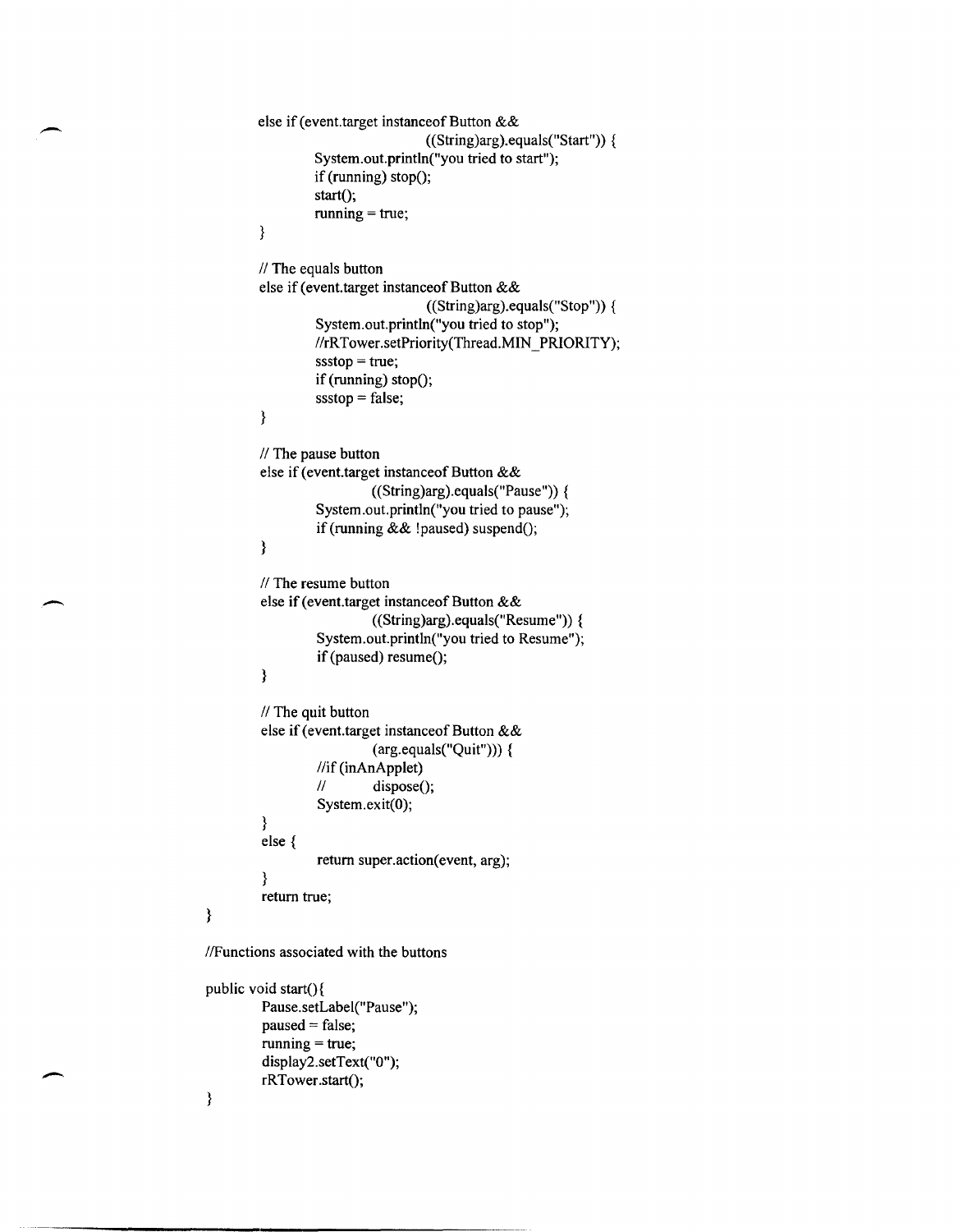```
public void stop(){
         Pause.setLabel("||>>");
         paused = false;running = false; 
         //rRTower.setPriority(Thread.NORM_PRIORITY + 3);
         rRTower.stopThread();
\overline{\mathbf{3}}public void suspend(){
         Pause.setLabel("Resume"); 
         //paused = false;
         paused = true;\frac{1}{2}//running = true;
         running = false;//rRTower.setPriority(Thread.NORM PRIORITY);
         rRTower.suspendThread();
} 
public void resume(){
         Pause.setLabel("Pause"); 
         running = true;paused = false; 
         //rRTower.setPriority(Thread.NORM_PRIORITY);
         rRTower.resumeThread();
} 
public static void main(String[] args) { 
                  Frame frame = new TowerHanoi();
                  frame.resize(555,400); 
                  frame.show();
}
```
..-

}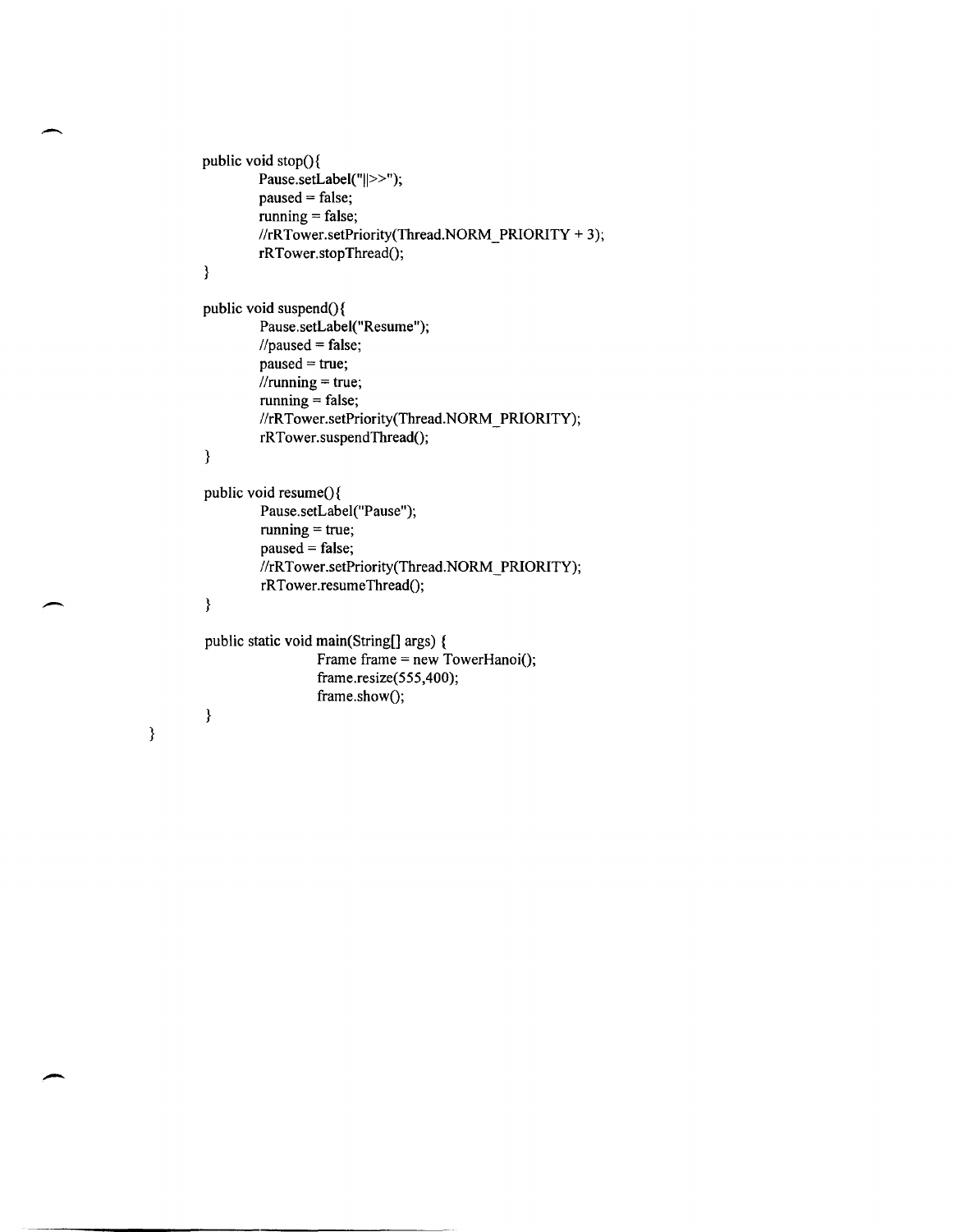```
1************************************************** 
Tower.java 
**************************************************1 
import java.awt.*;
class Tower\{\nvert \text{private int } x;\nvert\}private int x; I/x cord of vertical line<br>private int y; I/y cord of the horizont
         private int y; I/y cord of the horizontal line<br>private int h; //(length||height) of the tower
                                //(length||height) of the tower
          private static int W = 5; //width of each ring
          private int[] ary; 
          private int height; 
          public static Canvas can; 
          IIConstructor 
          Tower(Canvas can, int lengthOffower, int xval, int yval) { 
                    this.can = can;
                    x = xval:
                    y = yval - 2 * W;h = lengthOfTower;
                    ary = new int[h];height = -1;
          } 
          Tower(Canvas can, int lengthOffower, int xval, 
                                        int yval, int widthOtRing) { 
                    this.can = can;
                    h = lengthOffower; 
                    ary = new int[h];W = \text{widthOfRing};x = xval;y = yval - 2 * W;height = -1;
          } 
          public void adjustHeightInAdd(int size) { 
                    height++; 
                    ary[height] = size;\}public int adjustHeightInRemoval() {
                    int size = ary[height]; 
                    ary[height] = 0;height--; 
                    return size; 
          \big\}II Paints the graphics 
          public void paint(Graphics g){ 
                    System.out.println("Inside paint() Tower.java\n");
                    g.setColor(Color.red);
```
-

```
g.drawLine(x-(h +1)*W, y, x+(h+1)*W, y);//horizontal line
```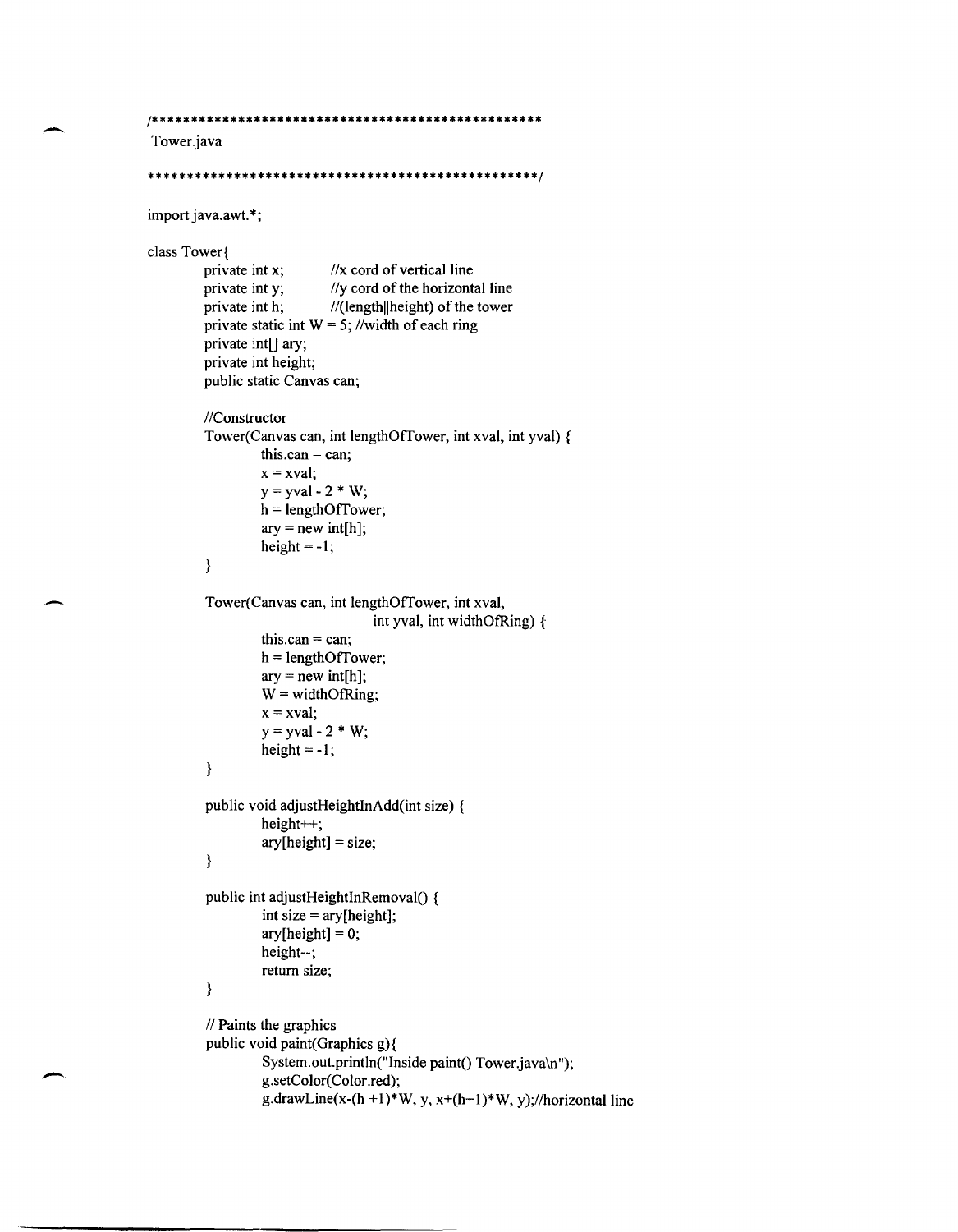```
g.drawLine(x, y, x,y-2*(h+1)*W); //vertical line
        g.setColor(Color.green); 
        for(int i = 0; i \le=height; i++)
                 g.fillRect(x-ary[i]*W, y-(i+1)*2*W, ary[i]*2*W, 2*W-1);
} 
public static void main (String[] args) { 
        Canvas cann = new Canvas();
        Tower tower = new Tower(cann, 125, 250,250);
}
```
 $\overline{\phantom{a}}$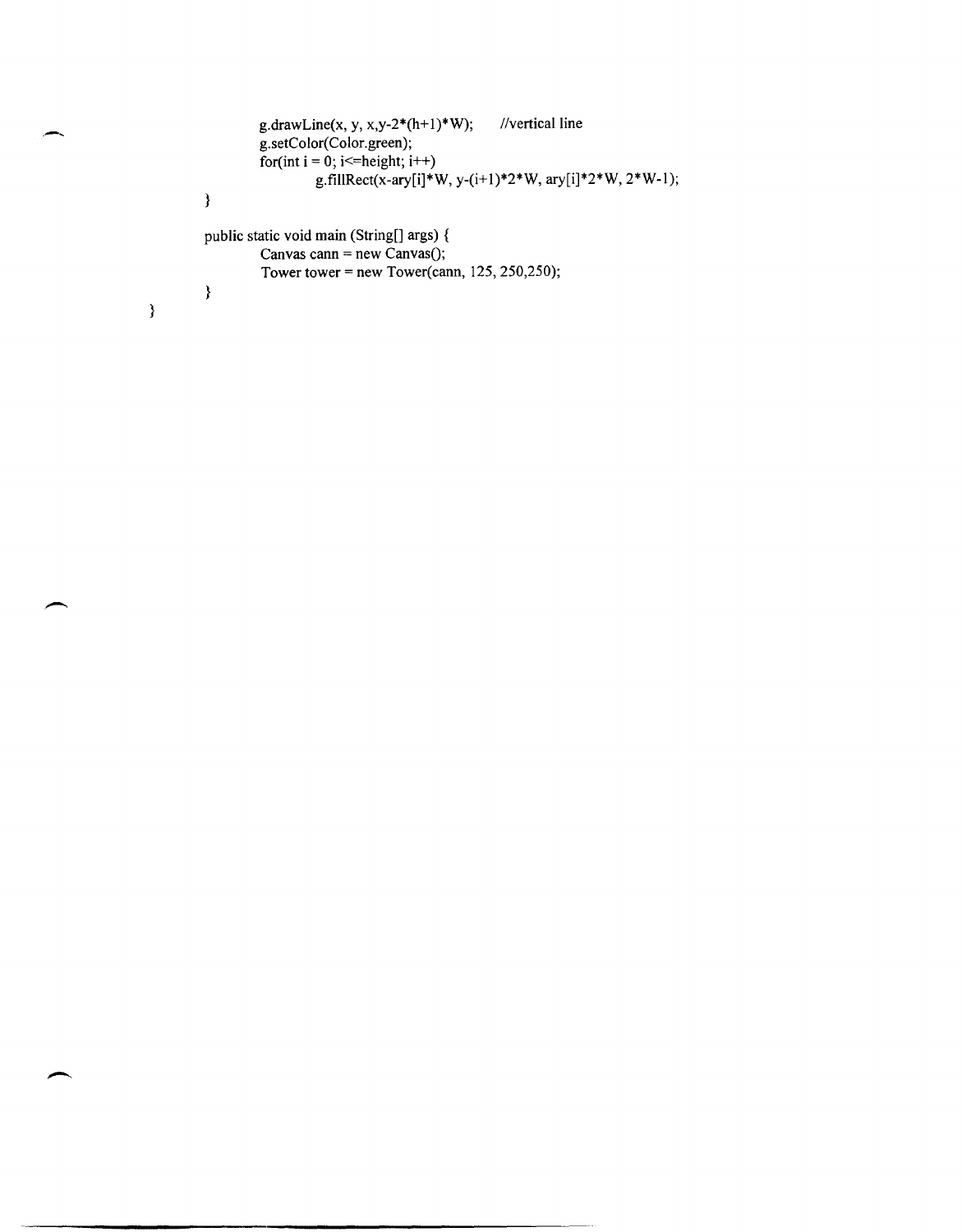```
1*************************************************** 
RRTower.java 
Extends Thread and creates objects of Tower that 
draw the towers on the canvas 
\ 
***************************************************1
```

```
import java.awt.*;
import Tower; 
class RRTower extends Thread { 
  static public Canvas can; 
  static final int HEIGHT = 200; 
  private int sleepness; //sleep time
  private Thread thread; 
  private int maxheight; 
  public int numToDisplay; 
  public static TextField display2 ; 
  //declaration of towers
  Tower tower[] = new Tower [3];IIConstructor 
  RRTower (Canvas can, int noOfDisc, int sleepness, TextField p) { 
                  this.sleepness = sleepness; 
                  this.can = can;
                  maxheight = noOfDisc; 
                  numToDisplay = 0; 
                  this.display2 = p;
   }
  IIExcessor functions 
  public void setSleepness(int sleepness) { 
                  this.sleepness = sleepness; 
         } 
   public void setMaxHeight(int no) { 
                  this.maxheight = no; 
         } 
   public int getMaxHeight() {
                  return maxheight; 
         } 
   public int getSleepness() {
                  return sleepness; 
         }
```
 $\overline{\phantom{0}}$ 

*II* This function is called first and creats and initalizes the *1/* tower objects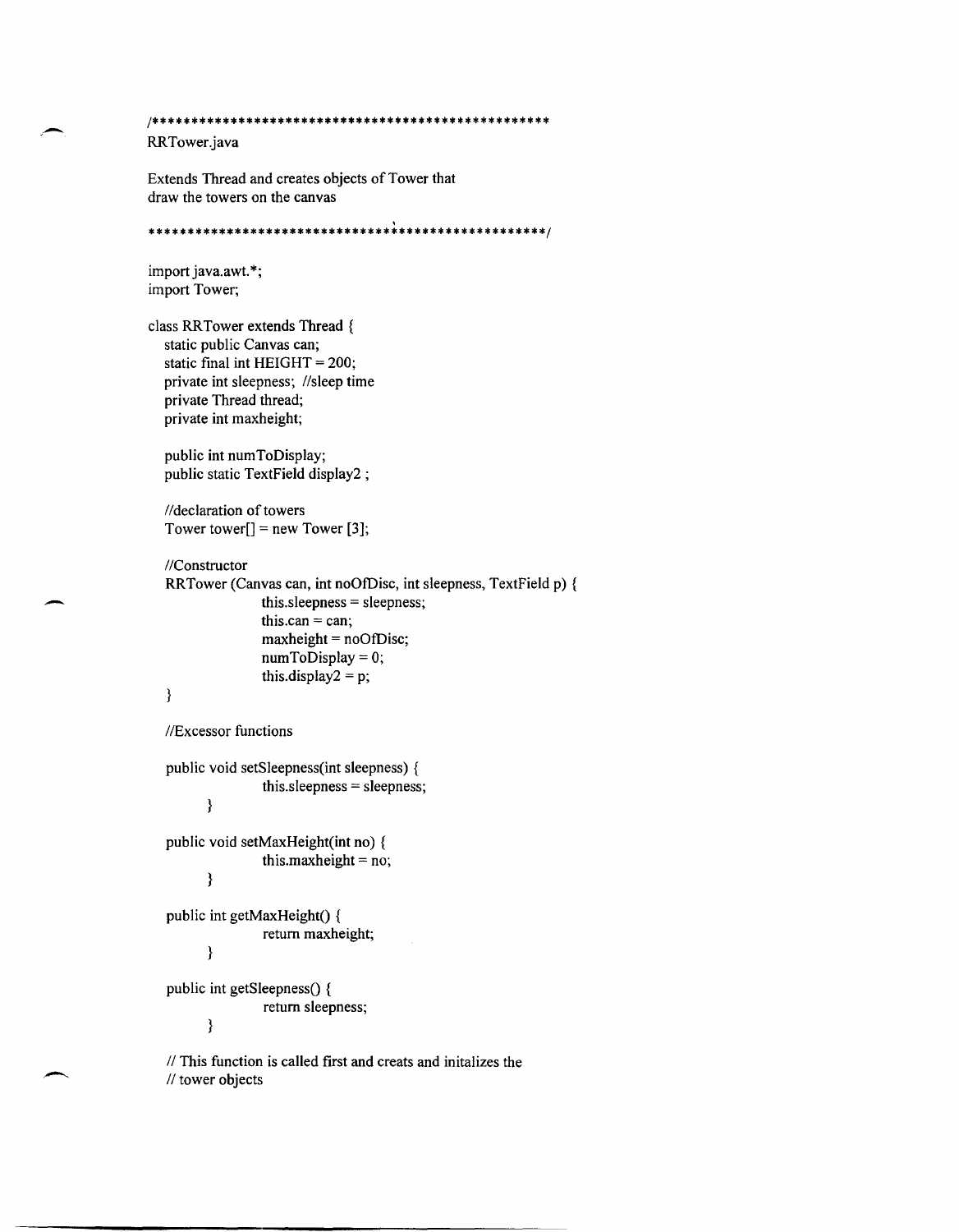```
public void start () {
               tower[0] = new Tower (can, maxheight, 90, HEIGHT);for (int i = maxheight; i > 0; i-jtower[0].adjustHeightInAdd(i);
               tower[l] = new Tower (can, maxheight, 445, HEIGHT); 
               tower[2] = new Tower (can, maxheight, 267, HEIGHT); 
               //System.out.println("Initializing Towers\n");
               thread = new Thread(this); 
               thread.setPriority(Thread.NORM_PRIORITY-1);
               thread.start();
```

```
}
```
.-

 $\overline{\phantom{0}}$ 

```
public void run () {
```

```
Graphics g = \text{can.getGraphics}();
try { 
 while (true) { 
             System. out. println(" Sleepness: "+sleepness); 
             System. out. println("noOfDisc: "+maxheight); 
             paint();g.dispose();
    Thread.sleep (sleepness* 100); 
                       numToDisplay =0; 
    moveTower (maxheight, 0, 1, 2);
```
## *1\*\**

```
} 
     Thread.sleep (sleepness* 100); 
     moveTower (maxheight, 1, 2, 0);
     Thread.sleep (sleepness* 100); 
     moveTower (maxheight, 2, 0, I); 
    *1 
    } 
  } catch (Exception e) { } 
public void paint() {
       } 
                //System.out.println("Inside RRTower paint()\n");
                Graphics g = can.getGraphics();
                g.setColor(Color.black); 
                g.fillRect(0,0,550,400); 
                for (int i = 0; i < 3; i++) {
                         tower[i].paint(g);
                } 
public void suspendThread () { 
 thread.suspend();
} 
public void resumeThread () {
 thread.resume();
}
```